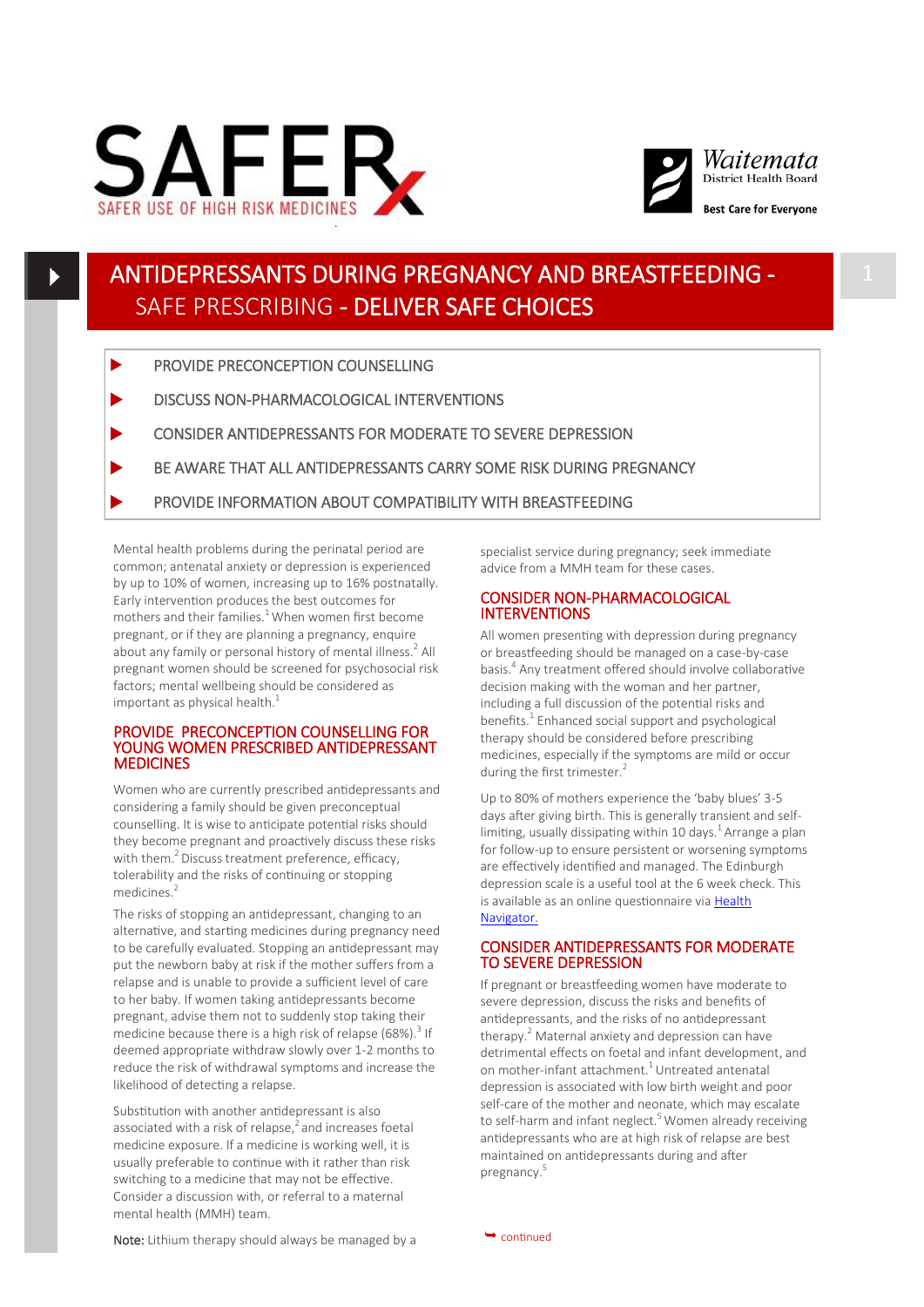



## ANTIDEPRESSANTS DURING PREGNANCY AND BREASTFEEDING 2

For specific information see the pregnancy summary under individual medicines monographs in [The New](http://www.nzf.org.nz/)  [Zealand Formulary](http://www.nzf.org.nz/)<sup>6</sup>. There is also helpful information from the [Teratology Information Service](http://www.uktis.org/)<sup>7</sup> in the United Kingdom, including links to patient resources.

## ALL ANTIDEPRESSANTS CARRY SOME RISK DURING PREGNANCY

Depressive symptoms during pregnancy are associated with foetal growth changes and shorter gestation time. The risks associated with antidepressants may include congenital abnormalities, pre-term birth, neonatal withdrawal symptoms, persistent pulmonary hypertension of the newborn (PPHN) and neurobehavioural effects.<sup>6</sup>

For newly diagnosed depression in pregnant women, consider treatment options that are also compatible with breastfeeding. Sertraline<sup>8</sup> or escitalopram are currently the most preferred SSRIs to use during pregnancy and breastfeeding. Venlafaxine and paroxetine in particular have a relatively higher risk of neonatal withdrawal,<sup>6</sup> so are generally not recommended during pregnancy and should only be considered if the woman has not tolerated or not responded to safer options. Involve the family as appropriate and consider consulting with, or referring to a MMH team or other available psychiatric service for advice  $2$ 

### Birth defects

There is conflicting information about the risk of birth defects following antidepressant use during pregnancy, and most malformations have no known cause. Individual studies mostly demonstrate no statistically significant increase in the overall risk of any malformation with antidepressants. The studies that do show an increased risk of cardiac malformation suggest an absolute risk of 0.86-2%, compared to the background rate of 0.8%.<sup>7</sup>

Some studies suggest that SSRIs, in the first trimester may be associated with congenital heart defects. Note that these include anomalies such as small ventrical septal defects which often close during childhood.<sup>9</sup>

## Neonatal withdrawal

If antidepressants are used late in pregnancy, there may be a risk of neonatal withdrawal.<sup>2</sup> Symptoms include behavioural changes and irritability which are generally self-limiting and can also be linked to maternal depression itself.<sup>2</sup> Neonatal withdrawal symptoms should be discussed with the mother in advance; the postnatal midwife (and Plunket nurse) should also be informed.

#### Pregnancy-induced hypertension (PIH)

Antidepressants have been associated with pregnancy induced hypertension (PIH).<sup>10</sup> Other risk factors for hypertension should also considered, including smoking, obesity, alcohol, lack of exercise, and untreated depression.

### Persistant pulmonary hypertension

Although SSRIs have been associated with persistent pulmonary hypertension of the newborn (PPHN) this is very rare, and some studies show a similar risk in the general population. $11$ 

#### Post-partum haemorrhage

There is some evidence to suggest that SSRIs and other antidepressants decrease platelet function and potentially increase the risk of bruising and bleeding.<sup>5</sup> This includes a slight increased risk of post-partum haemorrhage.<sup>12</sup>

### Overdose risks

Although TCAs have been widely used by pregnant women over many years and are generally considered safe for the foetus, they are often considered second-line because of poor tolerability (eg sedation and constipation) and poor outcome in case of maternal overdose.<sup>2</sup>

## PROVIDE INFORMATION ABOUT COMPATABILITY WITH BREASTFEEDING

If an antidepressant has been used successfully during pregnancy, it is generally most appropriate to remain on the same medicine post-partum, rather than changing medicines at a time when mothers are at their most vulnerable. The amount that an infant is exposed to via breastmilk is less than in-utero, and continuing with the same medicine while breastfeeding may also minimise withdrawal symptoms in the infant.<sup>5</sup> It is advisable to closely observe new mothers for symptoms of depressive relapse post-partum, even if no alterations are made to their medicines.

The extent of exposure to the infant depends on many factors, including protein binding (to maternal plasma) and lipophilicity. Sertraline, escitalopram, paroxetine, nortriptyline and imipramine have low to undetectable infant serum levels when the mother is breastfeeding, with no reports of short term adverse events. $^{13,14}$ Sertraline<sup>8</sup> and paroxetine are generally considered the most preferable options if the mother is initiating an antidepressant post-partum.

Fluoxetine is considered the least preferred SSRI during breastfeeding, because it has the highest infant serum levels.

 $\leftrightarrow$  continued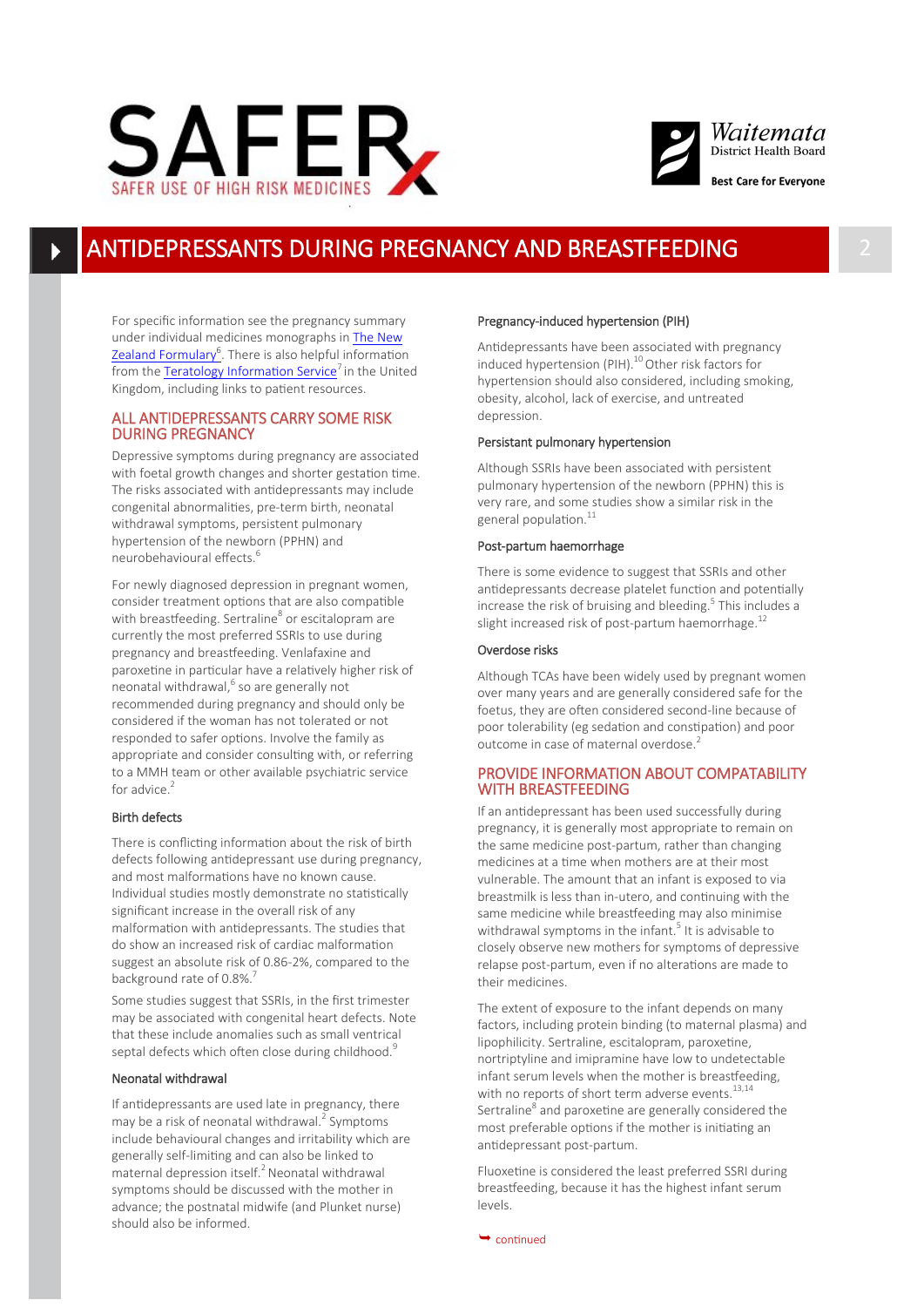



## ANTIDEPRESSANTS DURING PREGNANCY AND BREASTFEEDING 2

Although paroxetine is considered one of the safest SSRIs during breastfeeding, it is less favourable during pregnancy. The long-term consequences of exposure to SSRIs via breastmilk to infant neurobehavioural development are unknown.<sup>15</sup> With all medicines, it is advised to prescribe the lowest effective dose possible during breastfeeding.<sup>16</sup>

Although SSRIs are often preferred, TCAs can be a useful option if women have not responded well. TCAs are generally considered compatible with breastfeeding; they have very low transfer into breastmilk.<sup>7</sup> Parents should still be advised to monitor infants for drowsiness, poor feeding, and irritability.<sup>16</sup>

Discuss with Maternal Mental Health team if there are any concerns. Weigh potential risk against the known benefits of breastfeeding and the detrimental effects of psychiatric illness on the development of the infant and other children in the home.

Note: Medicines are more likely to accumulate in premature, low birth-weight and unwell infants because clearance is impaired. Choosing medicines with short half-Clearance is impaired. Chooding the distribution of the astfeeding<br>lives and taking the dose immediately after breastfeeding is sometimes recommended to minimise infant exposure. but there is little evidence to support this, and it may make breastfeeding more difficult.

#### Medicines use during breastfeeding

Although most medicines are excreted into breast milk, they usually contains less that 10% of the maternal dose, which is generally considered compatible with breastfeeding. This does vary depending on the composition of the breastmilk, and the safety of medicines varies depending on the age and health of the child.<sup>16</sup> An up-to-date database of medicine levels in breast milk and possible adverse reactions in the infant is available at [LactMed](http://www.toxnet.nlm.nih.gov/newtoxnet/lactmed.htm)

#### REFERENCES

- 1. The Australian and New Zealand College of Obstetricians and Gynaecologists. Perinatal Anxiety and Depression College Statement C-Obs48 2018. [https://ranzcog.edu.au/](https://ranzcog.edu.au/RANZCOG_SITE/media/RANZCOG-MEDIA/Women%27s%20Health/Statement%20and%20guidelines/Clinical-Obstetrics/Mental-health-care-in-the-perinatal-period-(C-Obs-48).pdf?ext=.pdf) [RANZCOG\\_SITE/media/RANZCOG](https://ranzcog.edu.au/RANZCOG_SITE/media/RANZCOG-MEDIA/Women%27s%20Health/Statement%20and%20guidelines/Clinical-Obstetrics/Mental-health-care-in-the-perinatal-period-(C-Obs-48).pdf?ext=.pdf)-MEDIA/Women%27s [Health/Statement and guidelines/Clinical](https://ranzcog.edu.au/RANZCOG_SITE/media/RANZCOG-MEDIA/Women%27s%20Health/Statement%20and%20guidelines/Clinical-Obstetrics/Mental-health-care-in-the-perinatal-period-(C-Obs-48).pdf?ext=.pdf)-Obstetrics/Mentalhealth-care-in-the-perinatal-period-(C-Obs-[48\).pdf?ext=.pdf](https://ranzcog.edu.au/RANZCOG_SITE/media/RANZCOG-MEDIA/Women%27s%20Health/Statement%20and%20guidelines/Clinical-Obstetrics/Mental-health-care-in-the-perinatal-period-(C-Obs-48).pdf?ext=.pdf) (Accessed 01-04-20)
- Tilyard M. Depression in the antenatal and postnatal periods. Best Practice Journal Special Edition 2010:15-17 ISSN 1177- 5645 [www.mentalhealth.org.nz/assets/Uploads/Best](http://www.mentalhealth.org.nz/assets/Uploads/Best-Practice-Journal-Depression-in-the-antenatal-and-postantal-periods-2010-NZ.pdf)-Practice-Journal-[Depression](http://www.mentalhealth.org.nz/assets/Uploads/Best-Practice-Journal-Depression-in-the-antenatal-and-postantal-periods-2010-NZ.pdf)-in-the-antenatal-and-postantal-periods-2010-[NZ.pdf](http://www.mentalhealth.org.nz/assets/Uploads/Best-Practice-Journal-Depression-in-the-antenatal-and-postantal-periods-2010-NZ.pdf) (Accessed 01-04-20)
- 3. Cohen LS, Altshuler LL, Harlow BL et al. Pregnancy in women who maintain or discontinue aantidepressant treatment. ...<br>JAMA 2006;295(5):499-507 <u>https://jamanetwork.com/</u> [journals/jama/fullarticle/202291](https://jamanetwork.com/journals/jama/fullarticle/202291) (Accessed 03-04-20)
- 4. Medsafe Prescriber Update. The use of antidepressants in pregnancy. 2010;31(3):23 [http://www.medsafe.govt.nz/profs/](http://www.medsafe.govt.nz/profs/PUArticles/TheUseofAntidepressantsSept10.htm) [PUArticles/TheUseofAntidepressantsSept10.htm](http://www.medsafe.govt.nz/profs/PUArticles/TheUseofAntidepressantsSept10.htm) (Accessed 02- 04-20)
- 5. Taylor D, Paton C, Kapur S. The Maudsley Prescribing Guidelines in Psychiatry, 12<sup>th</sup> edition. Wiley 2015 p541-75
- 6. The New Zealand Formulary [www.nzf.org.nz](http://www.nzf.org.nz) (Accessed 01-04- 20)
- 7. United Kingdom teratology information service (UKTIS). Use of paroxetine in pregnancy 2014 (version 2). [www.medicinesinpregnancy.org/bumps/monographs/USE](http://www.medicinesinpregnancy.org/bumps/monographs/USE-OF-PAROXETINE-IN-PREGNANCY/?print=y)-OF-PAROXETINE-IN-[PREGNANCY/?print=y](http://www.medicinesinpregnancy.org/bumps/monographs/USE-OF-PAROXETINE-IN-PREGNANCY/?print=y) (Accessed 02-04-20)
- 8. New Zealand Formulary sertraline [https://nzf.org.nz/nzf\\_2305](https://nzf.org.nz/nzf_2305) (Accessed 21-05-20)
- Yonkers KA, Wisner KL, Stewart DE et al. The management of depression during pregnancy: a report from the American Psychiatric Association and the American College of Obstetricians and Gynecologists. 2009 31(5):403-13 [www.sciencedirect.com/science/article/pii/](http://www.sciencedirect.com/science/article/pii/S0163834309000619) [S0163834309000619](http://www.sciencedirect.com/science/article/pii/S0163834309000619) (Accessed 02-04-20)
- 10. De Vera MA, Berard A. Antidepressant use during pregnancy and the risk of pregnancy-induced hypertension. British Journal of Clinical Pharmacology. 2012:74(2):362-9 [http://](http://onlinelibrary.wiley.com/doi/10.1111/j.1365-2125.2012.04196.x/pdf) [onlinelibrary.wiley.com/doi/10.1111/j.1365](http://onlinelibrary.wiley.com/doi/10.1111/j.1365-2125.2012.04196.x/pdf)- [2125.2012.04196.x/pdf](http://onlinelibrary.wiley.com/doi/10.1111/j.1365-2125.2012.04196.x/pdf) ( Accessed 02-04-20)
- 11. Huybrechts KF, Bateman BT, Palmsten K et al. Antidepressant use late in pregnancy and risk of persistent pulmonary hypertension of the newborn. JAMA 2015:313(21) 2142-51 <http://jama.jamanetwork.com/article.aspx?articleid=2300602> (Accessed 02-04-20)
- 12. Palmsten K, Hernandez-Diaz S, Huybrechts KF et al. Use of antidepressants near delivery and risk of postpartum haemorrhage: cohort study of low income women in the United States. British Medical Journal 2013;347:f4877 doi:10.1136/bmj.f4877
- 13. Scottish Intercollegiate Guidelines Network (SIGN). Management of perinatal mood disorders. SIGN 127 2012 [www.sign.ac.uk/assets/sign127\\_update.pdf](http://www.sign.ac.uk/assets/sign127_update.pdf) (Accessed 02 -04-20)